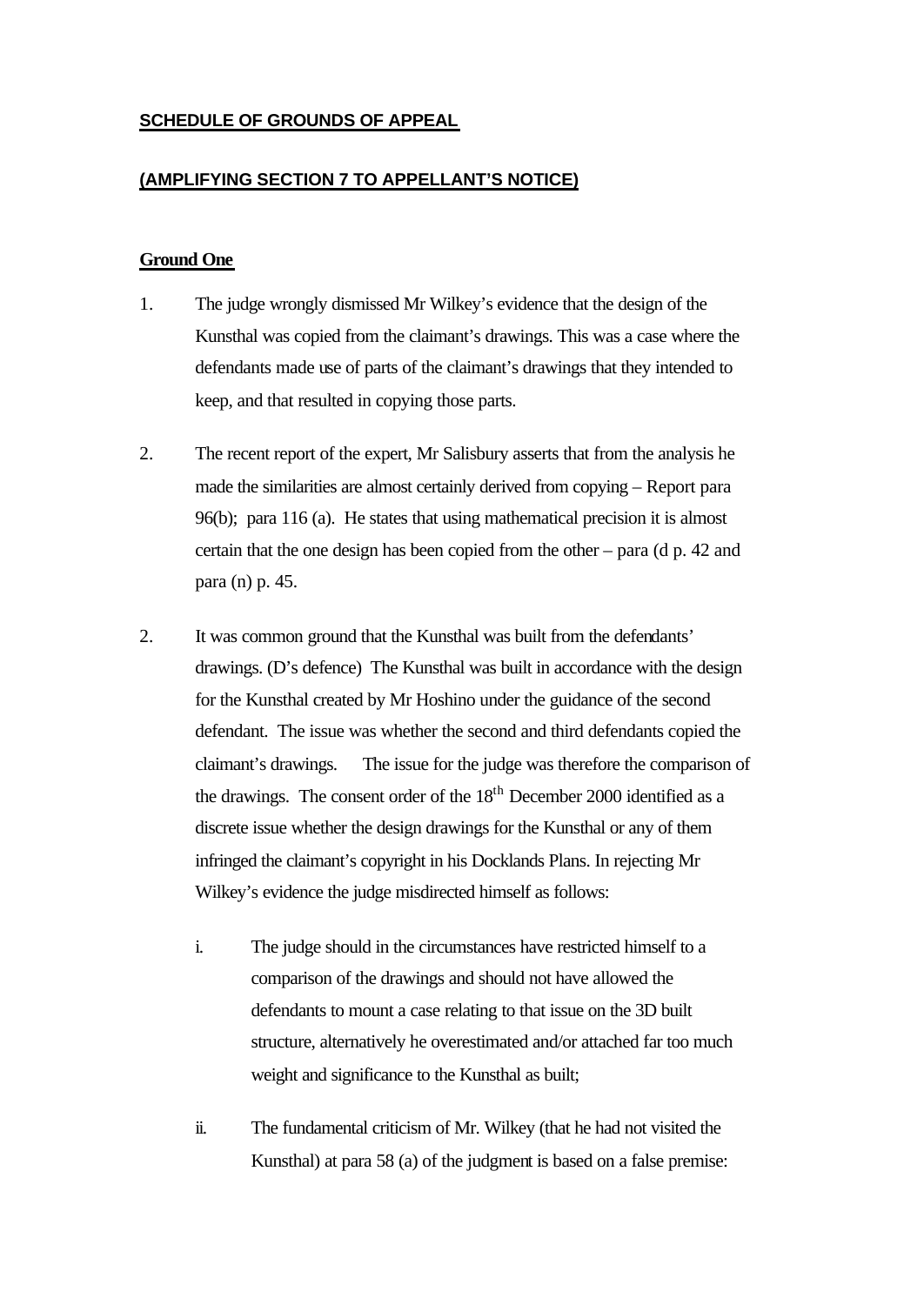The 3D building was not central to the case. The judge should have decided whether the drawings were copied without recourse to the Kunsthal as built.

iii. The expert's suggestion that the spiral circulation of the Kunsthal is a post copying rationalisation is'fantastic' – Judgment para 38.

> The description of Mr Hoshino's work as post copying rationalisation is appropriate. There was no basis for the use of those words to have attracted any criticism. This was a matter of fact. His words were neither incorrect nor pejorative.

## iv. Why Mr Wilkey abandoned reliance on some of the 52 similarities pleaded and abandoned others made no sense – judgment para 40

Mr Wilkey did not himself prepare the list of particulars of similarities. If Mr Wilkey could not then support all the allegations he was correct to say so. He was in compliance with CPR r 35(1). Furthermore neither the judge nor counsel enquired why he did not support some of the alleged similarities. It is thus wholly improper and unfair to criticise him for remaining silent. Moreover, if it is suggested that Mr Wilkey was thereby vacillating or being capricious, that is not rational. It was incorrect and unfair to state that he had 'abandoned' any allegation. It demonstrates the judge's animus towards Mr Wilkey rather than a defensible intellectual proposition.

## v. I have little to say about [the pedestal and the slab] – they are obviously very different – judgment para 41

The judge appeared to be overly influenced by the differences and not the similarities. Dissimilarities can prove nothing by themselves. It does not discount the possibility of there being similarities as well. The usual process is either to countenance or dismiss the alleged similarities. In this regard the Court of Appeal in **Pearce v Ove Arup Partnership Ltd et al [2000] 3 WLR 332** already pointed out that -

> it is not usually possible to allege copying other than as a deduction by inference from all the surrounding circumstances. In Copinger and Skone James on Copyright,  $13^{th}$  ed. (1991) p, 168, para 8-13 it is said: The proper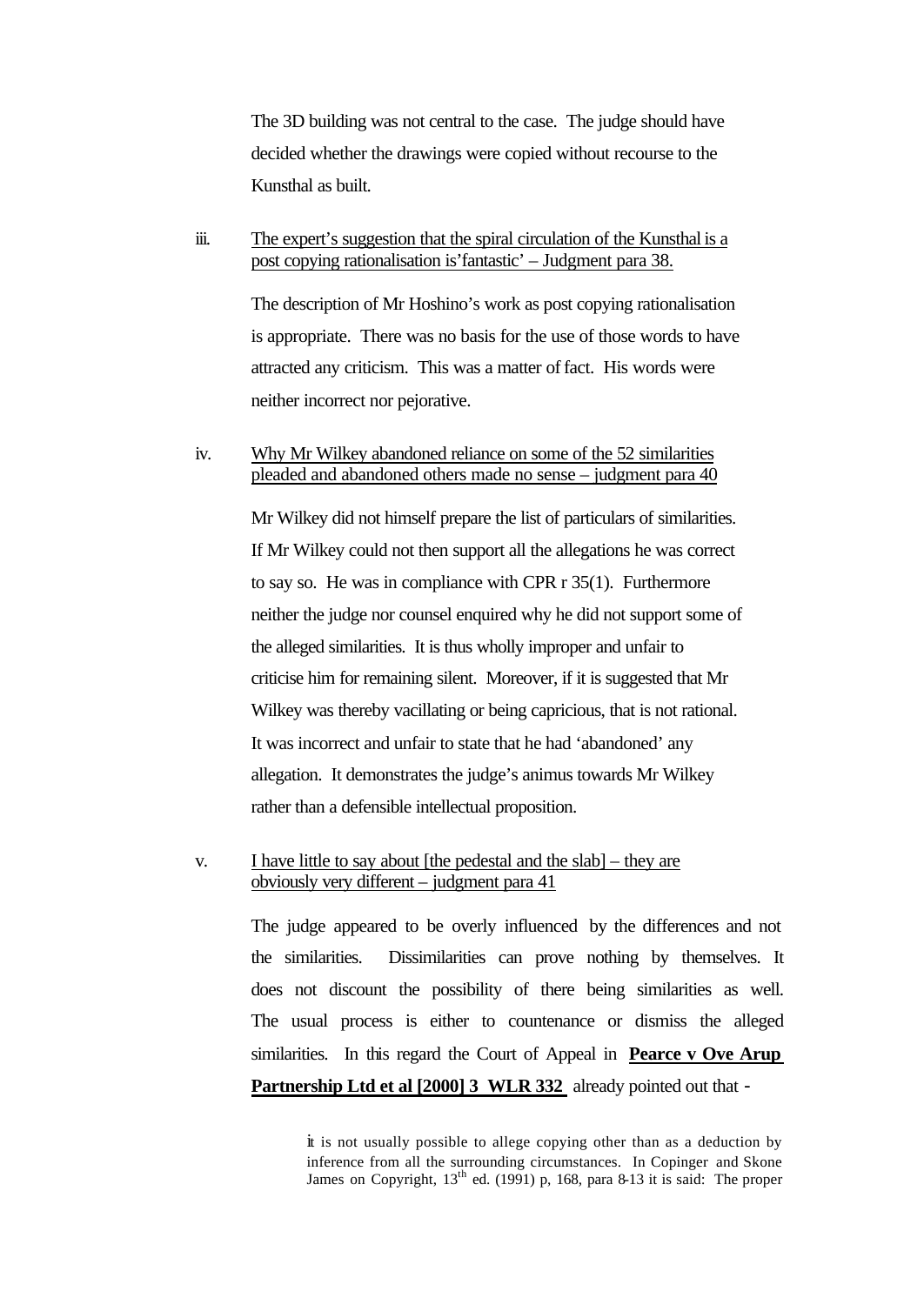test in all these cases probably involves four propositions: (1) In order to constitute reproduction within the meaning of the Act there must be (a) a sufficient degree of similarity between the two works and (b) some causal connection…..(3) Where there is substantial degree of objective similarity this, of itself will afford prima facie evidence to show that there is a causal connection between the plaintiff's and the defendant's work; at least it is a circumstance from which the inference can be drawn, (4) The fact that the defendant denies that he consciously copied affords some evidence to rebut the inference of causal connection arising from the objective similarity, but is in no way conclusive. Thus if here is a sufficient similarity in the plaintiff's work and the defendant's, and the defendant has had an opportunity to copy the plaintiff's work directly or indirectly, this will establish a prima facie case of copying which the defendant has to answer.

## See further Lord Millett in **Designers Guild Ltd v Russell**

#### **Williams (Textiles) Ltd [2000] 1 WLR 2416** was to the

#### following effect:

Even at this stage, therefore, the inquiry is directed to the similarities rather than the differences. This is not to say that the differences are unimportant. They may indicate an independent source and so rebut any inference of copying. But differences in the overall appearance of the two works due to the presence of features of the defendant's work about which no complaint is made are not material. In the present case the disposition of the flowers and (except in one instance) the colourways of the defendants' design are very different from those of the plaintiffs' design. They were not taken from the copyright work, and the plaintiffs make no complaint in respect of them. They make a significant difference to the overall appearance of the design. But this is not material where the complaint is of infringement of copyright and not passing off. Once the judge has found that the defendants' design incorporates features taken from the copyright work, the question is whether what has been taken constitutes all or a substantial part of the copyright work. This is a matter of impression, for whether the part taken is substantial must be determined by its quality rather than its quantity. It depends upon its importance to the copyright work. It does not depend upon its importance to the defendants' work, as I have already pointed out.

. In any event Mr Wilkey only referred to the 'general overall similarities' in his report. The description by the judge of the difference as 'vast' is to overstate the position: It does not remove the presence of objective similarity – Salisbury para (b) p, 42.

### vi. The judge in para 41 of his judgment again misdirects himself

He again makes the mistake that a difference can be taken to counter an allegation of similarity.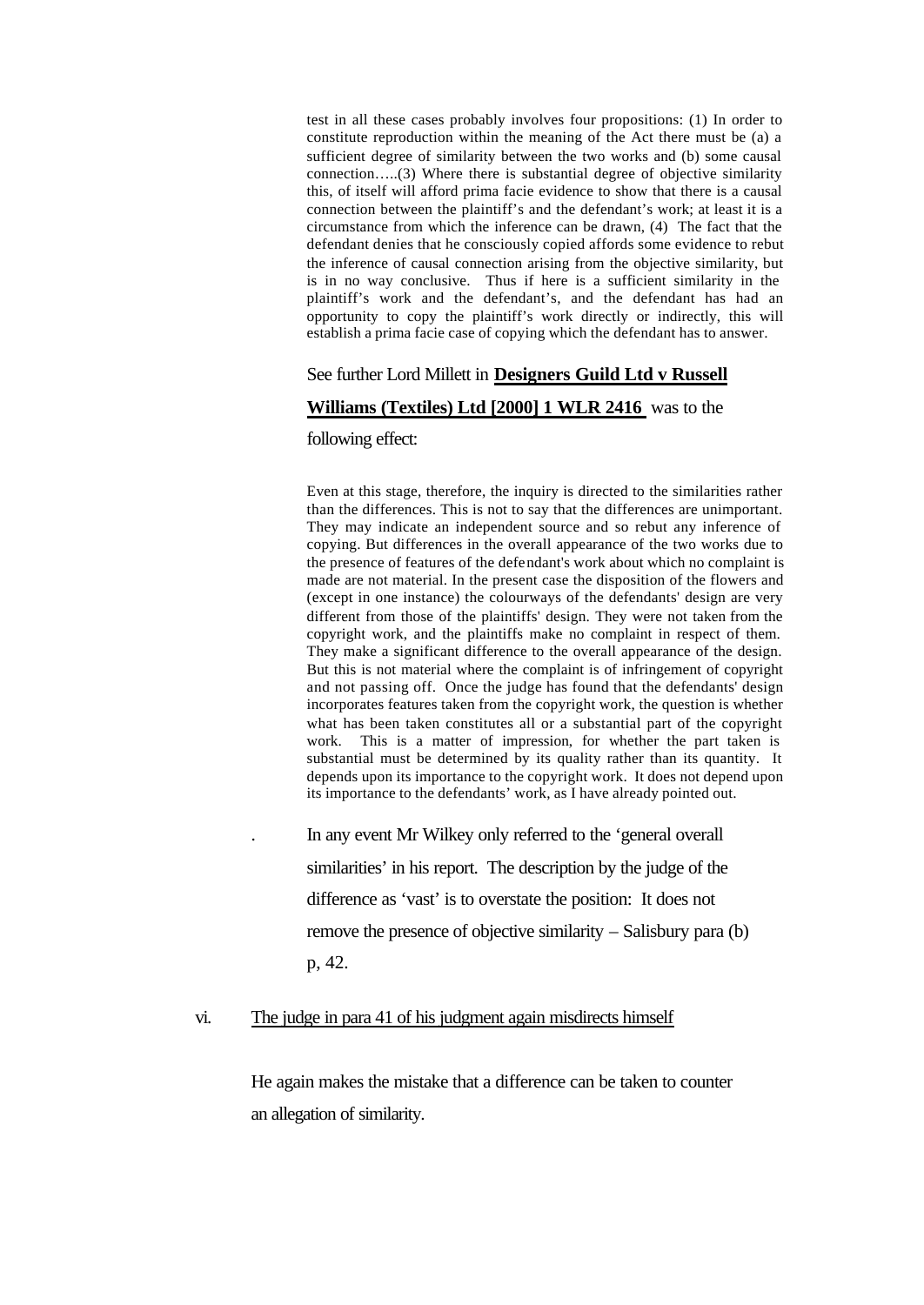### vii. Mr Wilkey is criticized by the judge for failing to give expert evidence as to how architects think conceptually: judgment para 45

This was again unfair as Mr Wilkey had never been instructed to give such evidence as to how architects proceed conceptually nor was he asked to give an account of this to the court. The judge from time to time inappropriately and unfairly intervened and asked an unusually high number of questions. The nature of his interventions were moreover harassing and sometimes pejorative.

At one stage the judge declared that he 'will rise for five minutes while the witness considers very carefully'. Mr Wilkey was then left standing in the witness box under the gaze of all the parties present and their counsel for some minutes. This is to be contrasted with the lack of even-handedness when the Defendants' expert, Professor Dijkstra was cross-examined by counsel for the claimant. The judge answered many of the questions for the witness: See Salisbury report: para (i) p51. It is not without significance that the impression left with Mr Salisbury from the exchanges between the judge and the respective expert witnesses is that the judge had a fixed view of the case from the outset; that he possibly therefore assisted the defendants' expert and intervened at key moments during the cross examination of Claimant's counsel's cross examination. (This criticism is particularly germane to Ground 2 herein. (Mr. Salisbury is akin to a reasonable and informed observer).

viii. The judge stated that it was sufficient to observe that what the court of appeal in **Pearce v Ove Arup Partnership Ltd et al [2000] Ch 401** was presented with, namely a near exact fit of overlays, gives a false impression - judgment para 44. The overlays were however useful to the Court of Appeal and the expert, Mr Salsibury in assessing whether copying had taken place. The better assessment of similarity is to be made by comparing drawings that are as close to the originals as possible. Mr. Salisbury examined the full-sized prints, taken he assumes from the original drawings and has concluded that the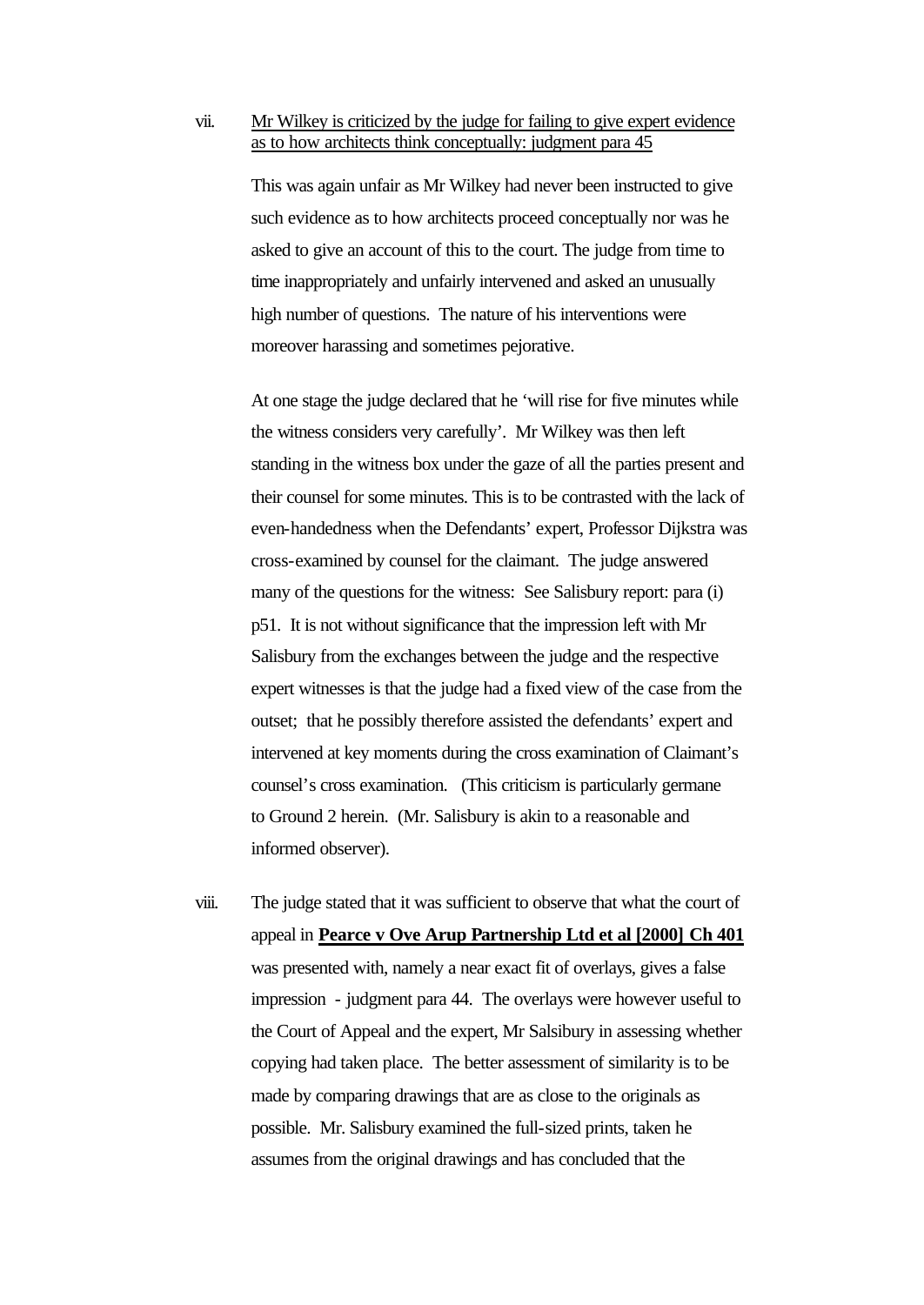similarities are almost certainly derived from copying – Report para 96.

ix. The next level of generality is in two dimensions only. It thus ignores the essentially three-dimensional nature of the Kunsthal…..No-one ever explained how this 2D process could begin to lead to the complex ramp structure of the Kunsthal. The Court of appeal expressly indicated that expert evidence as to how architects think conceptually might assist. Even so, none was forthcoming from Mr Wilkey – judgment para 45

As well as in para 48 of the judgment, the judge in para 45 is fixated on the building in its built form when a discrete issue in the case is essentially about similarities between drawings. Nor did the judge ask Mr Wilkey that question  $-$  Salisbury para 98(a). In any event, it was irrelevant. The judge should not have been so concerned with the physical building of the Kunsthal. The allegations are of plagiarism of the graphic work and interpretation of the drawings as representations of three-dimensional objects is therefore irrelevant. The judge and Prof Dijkstra appear to have been influenced strongly by the *functionality* of the buildings. But where the allegations are of infringements by graphical reproduction, and where the parties have agreed that the judge should consider this as a discrete issue, this is an irrelevant consideration.

## x.. 'Comparing apples and Thursdays' – judgment para 49

Again, the judge was wrong to take the Kunsthal building into account and was wrong to criticize Mr Wilkey for not doing so. The judge was driven to say that

the dimensions of the claimant's small balcony at the front….are taken exactly for the length and width of the right-hand part of the steps on the Kunsthal……The similarity only has to be stated to be seen as absurd'

But as Mr. Salisbury has stated: This is not at all absurd when the drawings alone are compared - para 101 (a) and (b).

xi. All that has been adduced is a collection of 'similarities' amounting individually and collectively to nothing – judgment para 56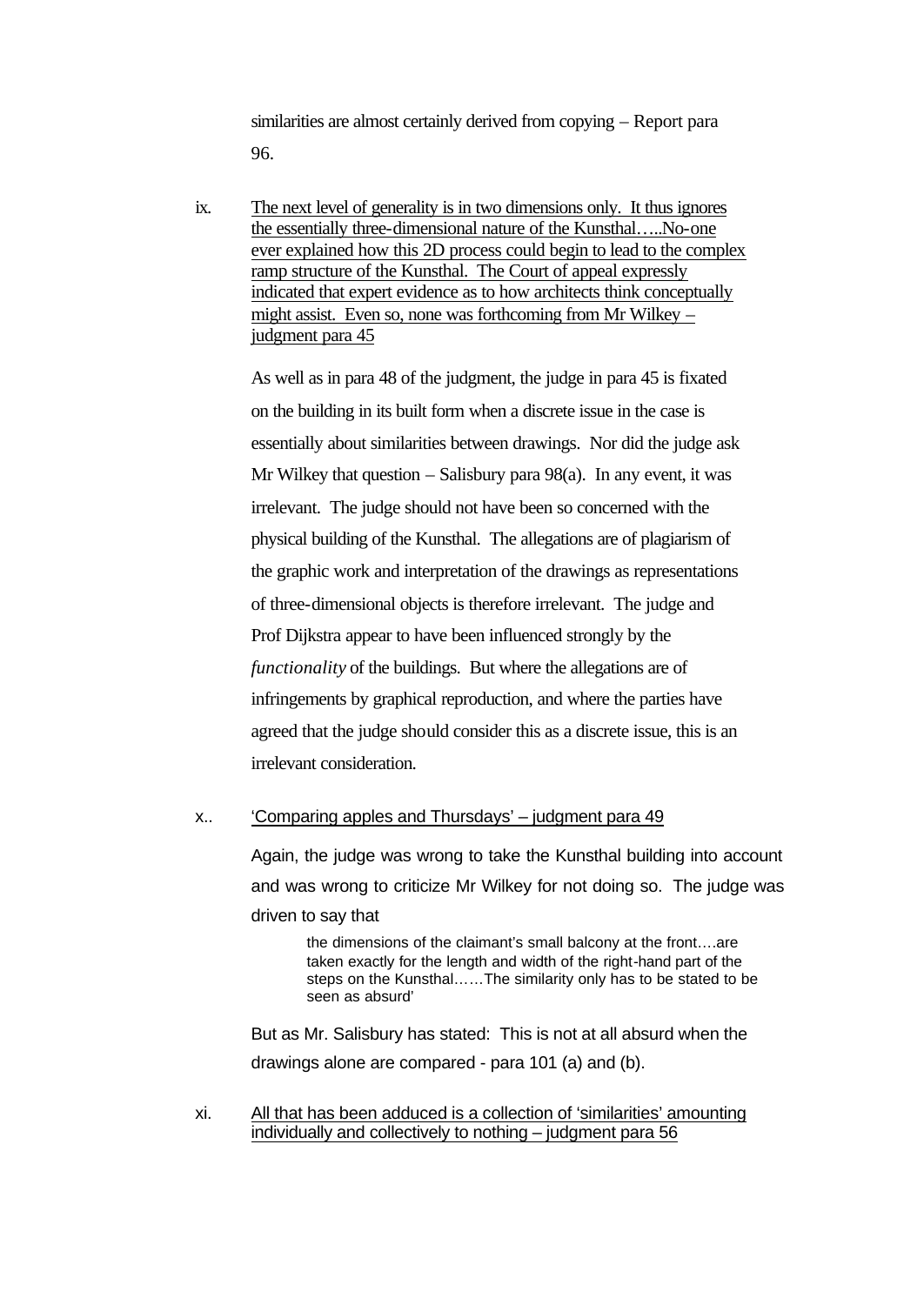This constitutes a serious error because the judge has not considered the unlikely probability of several graphic similarities occurring in related juxtaposition. The judge was wrong to ignore Mr Wilkey's valid intuitive assessment in favour of the mistaken and faulty premise that was the basis of Prof Dijkstra's opinion.

Moreover, reference is had to the Court of Appeal's assessment of the case in 1999- **[2000] Ch 401.** Mr Salisbury indicates as an expert that the approach of the Court of Appeal is correct and that Mr Wilkey got it right. The relevant passages from that judgment, are to the following effect:

> The critical question remains whether the judge was right to conclude that the inferences necessary for the plaintiff's case to succeed could never be drawn. In our judgment, he was not. We have, as we say, had the advantage of the plaintiff's portfolio which we are sure explains his case forensically far more clearly than did the material before the judge.

> The essential case is that there are so many examples where dimensions and their shapes coincide on drawings of a different scale that the inference should be drawn that the defendants used a graphic copy of the plaintiff's plans as a starting point for their own plans. The allegation is not, as we understand it, limited to dimensions in plan only but to the conceptual juxtaposition of shapes and spaces – 346H-347B

> > ……………………………………………………….

Portfolio plans C seek to show that a triangular element in the Kunsthal plans is congruent with a triangle in the plaintiff's Docklands plan. This was one of the elements which the judge considered in detail and found quite unpersuasive. The plaintiff's version of this triangle is shown on his drawing JKM 6 to be a narrow right angled triangle. The long side running vertically up the plan is on the line of a structural wall which, for about half its length, is the side wall of a widening and rising ramp. The acute angled apex of the triangle is at one side of the entrance to the ramp. Beyond the top of the ramp the wider part of the base of the triangle represents a conference chamber or cinema with rising tiers of seats. The short base of the triangle is a projection of the conference chamber behind the tiers of seats beyond the main line of the building at this level. The hypotenuse of the triangle is the line of the side of the conference chamber projected down the ramp. In the Kunsthal drawing V-04A, the triangle on which the plaintiff relies has been flipped over and moved substantially down the building, so that the acute angled apex of the triangle is a notional point outside the relevant line of the structure. The hypotenuse of the triangle is on the line of a ramp coming up from below to a balcony and the short base of the triangle is on a line where this ramp arrives at the balcony. The ramp itself is not triangular but has parallel sides. The long vertical side of the triangle is a different part of the structure altogether. *The fact however remains that each of these designs has a triangular spacial concept which, according to the plaintiff, when appropriate projections are made, constitute in plan graphically congruent*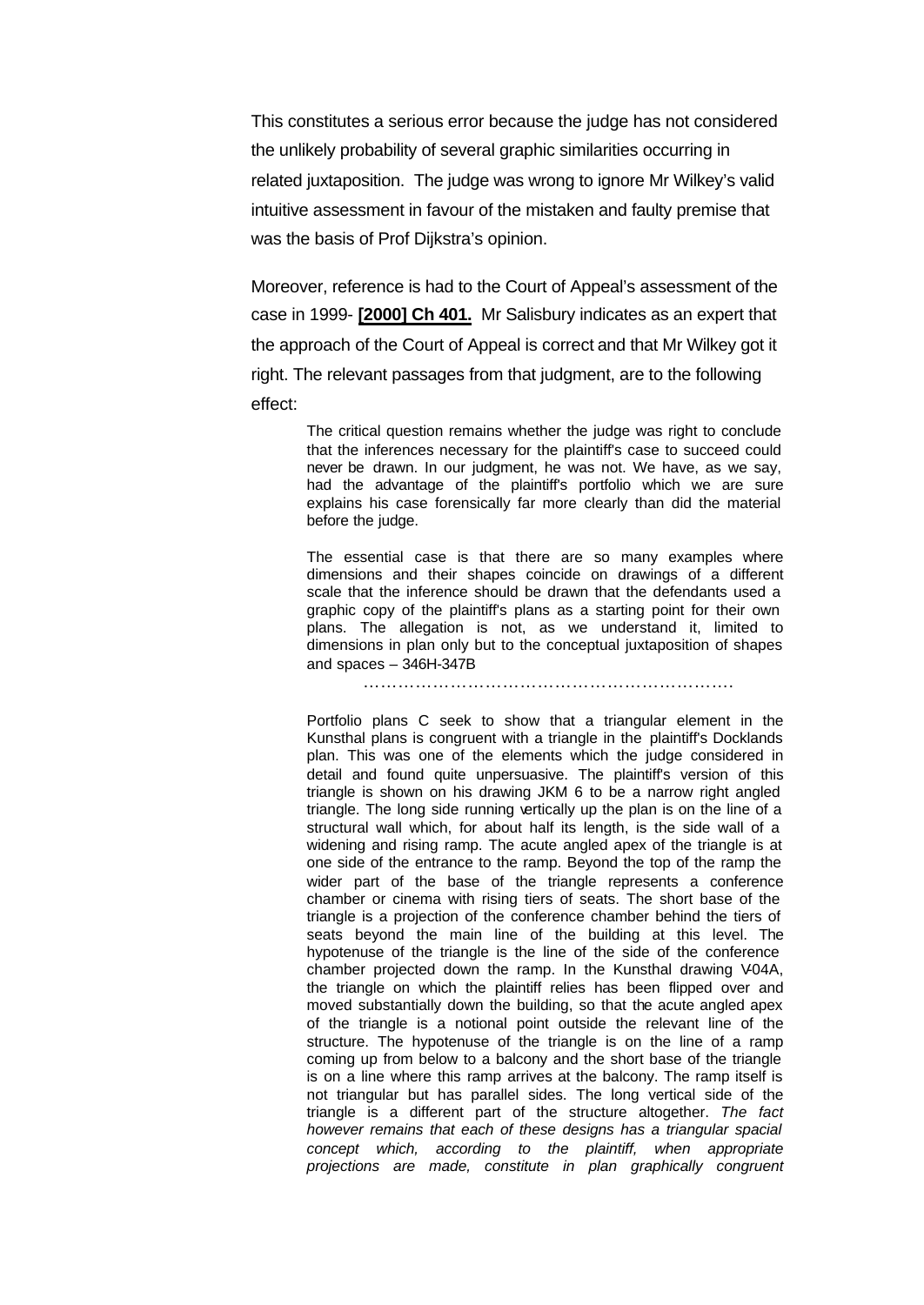*triangles.* Additionally, a main element of each of these triangles in plan is a plane rising through the building.

A judge at trial may conclude that these and other similarities alleged by the plaintiff were coincidental. But we have all reached the clear conclusion, with the aid of the plaintiff's portfolio, that the plaintiff's allegations of similarity are not so fanciful that his claim as a whole should be regarded as speculative – (emphasis added)

xii. Regard is also had to Mr. Salisbury's application to this case of mathematical probabilistic theory. This constitutes a corroboration of the intuitive arguments that an expert architect brings to bear on the analysis as to similarities. The conclusion at para 116 of Mr Salisbury's report is the following:

> It is my opinion that the similarities between the two schemes are so close and so frequent that there can be just one explanation. Which is copying. …..The points made in the defence….relate mostly to the built Kunsthal and not to its graphic representation which was the case before the judge….Given Mr Hoshino's 'iterative' approach to his work,.....it is perhaps not unsurprising that if copying had taken place, then those copied parts should fetch up as 'unrelated features in unrelated areas'. If there was a similarity in dimensions, then Mr Wilkey was correct to say so. He was following his instructions and not misleading the court.

## **Ground 2**

- 1. The claimant did not have an impartial tribunal as guaranteed under Article 6(1) of the European Convention on Human Rights and Freedoms. From the matters referred to herein (as set out in the posttrial evidence), the trial judge at the very least might have been unconsciously inclined to favour the interests of the defendants over the claimant's.
- 2. There is a real possibility that the judge did not make an objective and impartial appraisal of the evidence, but came to a conclusion consistent with his prejudgments rather than based on a fair analysis of the evidence in the light of the pleadings. In other words the judge was identified or apparently identified with the objectives of one side's case – **Reg v S (R.D.) (1997) 151 D.L.R. (4th) 193 at 227.** The factual basis for this ground is contained in and referred to in the evidence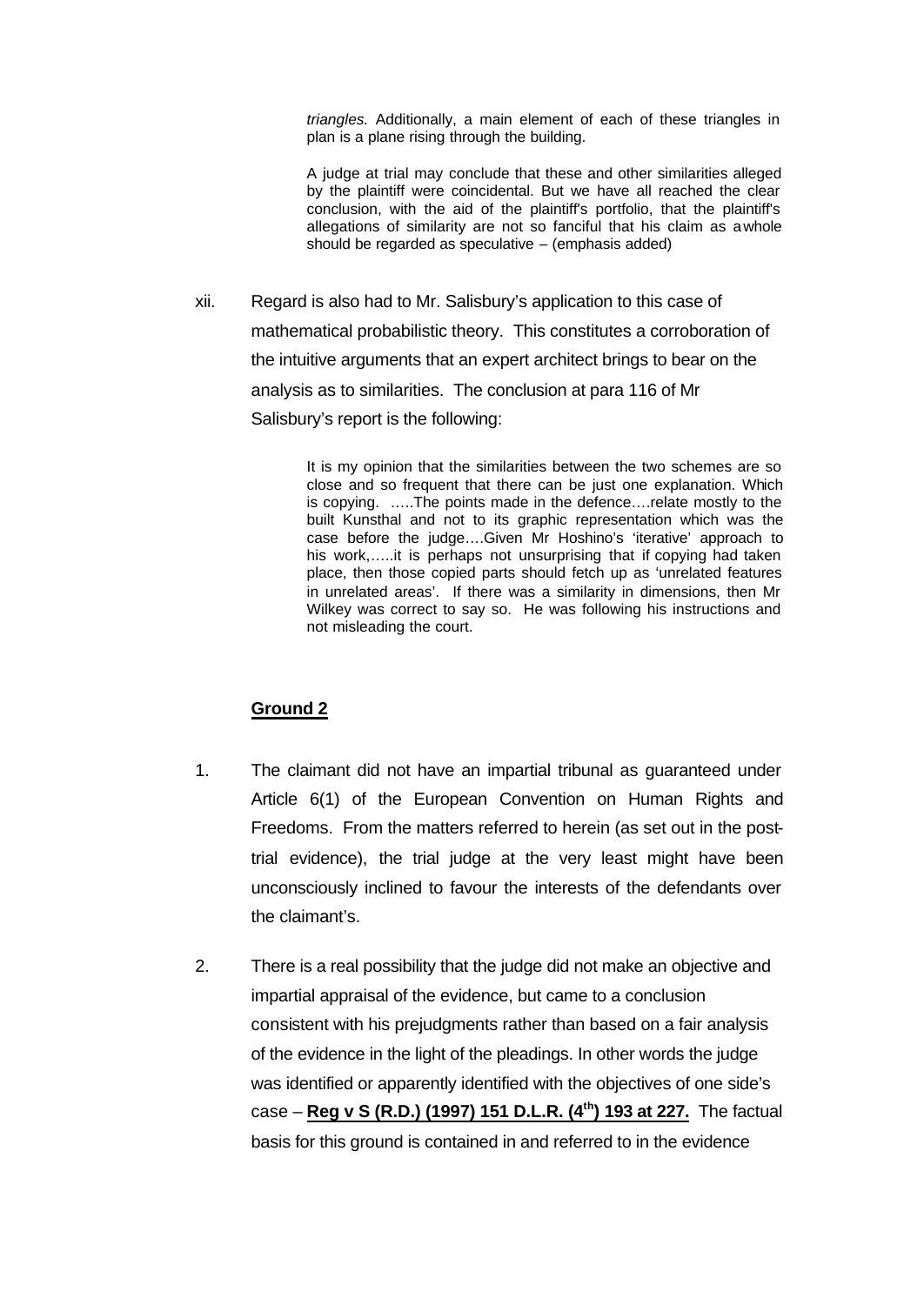sought to be adduced in this appeal. The facts were discovered posttrial.

3. The inference to be drawn is that the judge had come to the case with a view already formed. This bias prejudiced the claimant's case and coloured his view regarding Mr Wilkey, as expert witness. The judge had demonstrated an intemperate and confrontational approach in relation to Mr Wilkey and his testimony.

# **Evidence of bias and inappropriate conduct**

- 4. The Court of Appeal had already found that there was indeed cogent evidence of graphic copying - **Pearce v Ove Arup [2000] Ch 401.** In those circumstances the subsequent trial judge would be expected to have been less inclined to form an a priori or at the very least, a negative, opinion, before he had even had the benefit of hearing all the evidence and submissions. Before being appointed to try this case the judge had already made remarks in two lectures in 1997 and 1998 about this very case, criticising the basis on which the claimant had invoked the jurisdiction of the English Courts and asserting that that he had apparently done so for the purpose of being granted legal aid and deprecating the fact that the successful defendants would accordingly not be able to recover their costs from the claimant. The judge, as he should have, failed to disclose such remarks to the claimant at trial.
- 5. At a very early stage in the proceedings possibly the second day out of a six day trial, and whilst the claimant's case was in progress – the judge got his clerk to contact the chambers of the claimant's barristers to 'give advice' in a private discussion with the about –to-beappointed- new senior clerk. The advice was that he did not think that Mr Pearce's counsel, Ms Clarke, was up to the job. The senior clerk, who was about to retire, happened to overhear the discussion and insisted that the matter be put in writing and that the note be given to Ms Clarke. The judge also subsequently admitted in writing on the  $8<sup>th</sup>$ October 2003 that at some point during the trial he formed the view that his case was so untenable that Mr Pearce should never have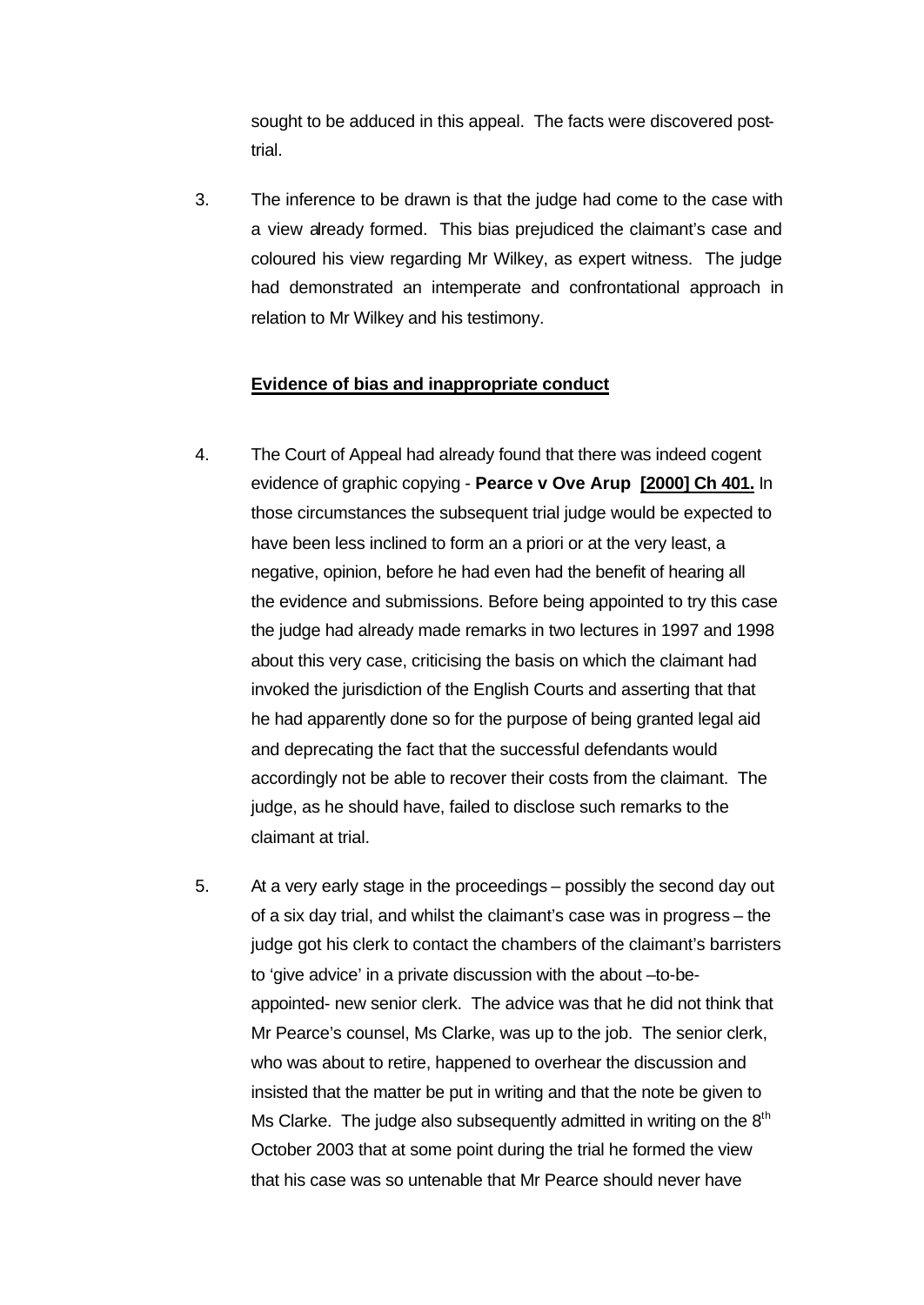been granted legal aid. The judge did not inform the claimant of the above-mentioned activities. On his own admission it is clear that the judge had formed a hostile opinion of the claimant's case which was bound to cloud his whole approach, vision and judgment as to the issues raised and their merits. It is accordingly a matter of concern that the judge had allowed his preliminary prejudices to colour his whole approach to the evidence that was to unfold before him. His mind was to all intents and purposes already closed.

6. It was discovered after the trial that the judge's son, Sam Jacob, also an unqualified architect, has an architectural firm called FAT. He has a website at www.fat.co.uk. Article 10 of the FAT manifesto states that "Once upon a time there was this liar who said 'the plan is the generator'. He was wrong."\*. There was a debate as to the creative processes in the case. The approach of Sam Jacob is an unusual. It is however similar to the 'iterative' process that Mr Hoshino for the defendants described in his evidence. This is contrary to the conventional approach. This is not a usual process in an architect's office. Mr Hoshino's explanation does not exclude the possibility that the starting point was the claimant's design. In any event it was argued that one would expect there to be recorded in some concrete manifestation, whether graphically or otherwise, evidence of the progress of Mr Hoshino's process, to a greater extent than the material disclosed by defendants. The judge might have consciously or unconsciously been influenced by the fact that his son had expressed views as to the limitations of the 'plan as generator'. The concern is that the judge might have been misled or influenced by his son's unusual views.

<sup>\*</sup>The judge referred to his son during the course of the trial. He stated that his own son was an unqualified architect who was no less an architect for not being qualified. That was in the context of the revelation that Mr Koolhaas is not qualified either.